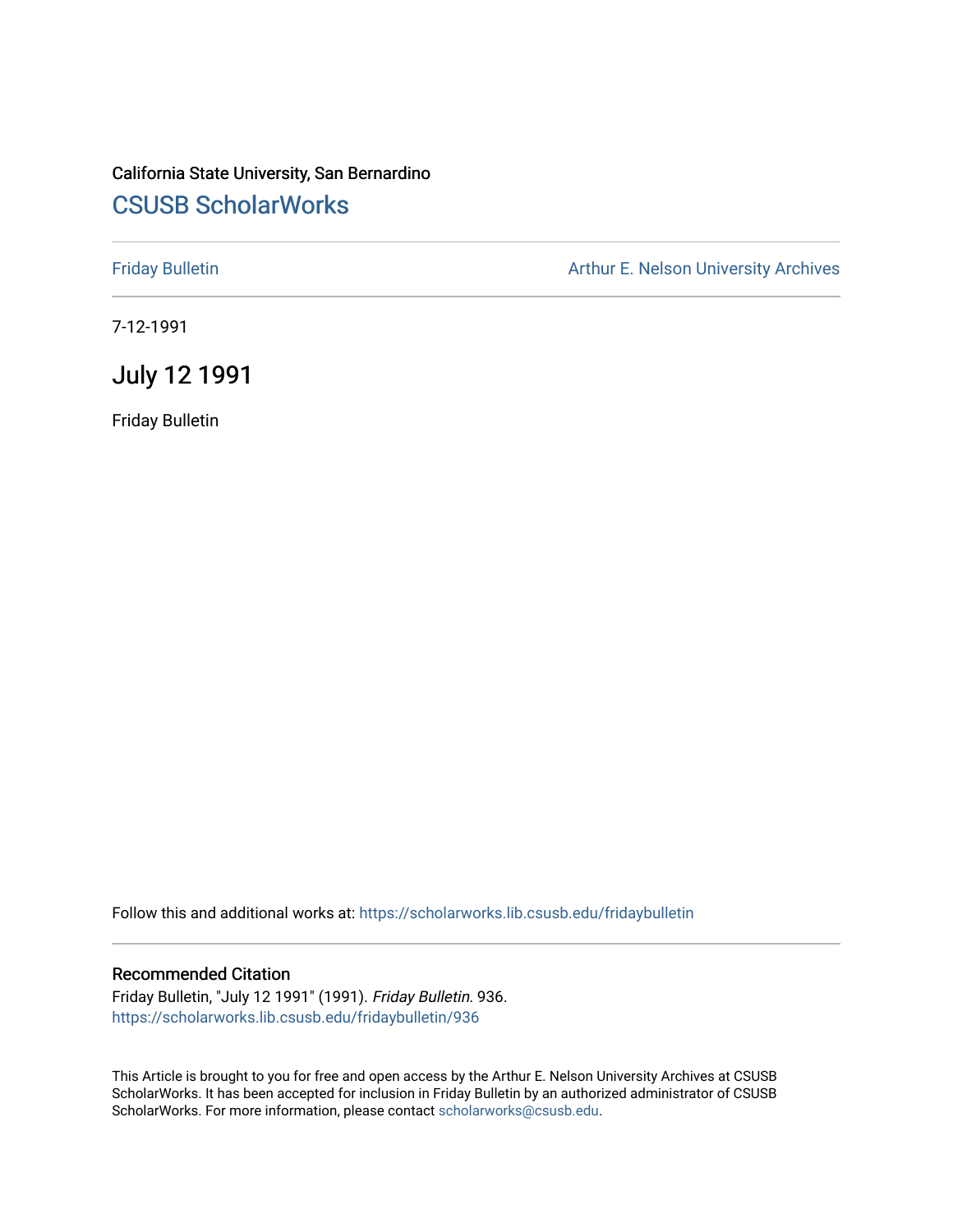### CALIFORNIA STATE UNIVERSITY, SAN BERNARDINO

**July 12,1991** 

## student Concerns Over Ethnic Issues Will Be Pursued

**ERIBY Y** 

Questions about the treatment of African-American students in certain classes, the hiring of more African-American faculty and staff, and the introduction of a requirement for all incoming freshmen to enroll in an ethnic studies course are among the concerns that Black Student Union (BSU) leaders have brought to the attention of university administrators in the wake of a protest over the alleged exclusion of African-American student groups from an awards program in June.

The concerns, outlined by the BSU in a memo received by Vice President Juan Gonzalez (Student Services) June 12, were discussed at the June 17 meeting of Administrative Council. Dr. Gonzalez indicated that he had personally met with several of the students who've come forward with these issues that they'd like addressed, and that he and other administrators, including President Evans, will continue to meet with the students throughout the next academic year.

Vice President Dennis Hefner (Academic Affairs) suggested that he and Dr. J.C. Robinson (Academic Personnel) might report to the students about minority faculty recruitment efforts and results at this campus. Hefner also said he would explore the current general education requirements regarding ethnic-related courses.



## **Migrant** Summer Program Returns

**PACE (Pursuit of A wareness through** *College Experiences) students Oralia Soto (left) and Elena Navarro take a biology class as participants of this year's Migrant Summer Program offered as a cooperative project between Cat State and the Riverside County Office of Education. The two-week residential program, held on* 

*campus this year June 19-July 6, strives to provide selected migrant students with a positive college experience, aims to increase students' academic achievements and works to establish a support system for participants and their peers. This year, 102 students participated in PACE.* 

Crime Prevention Tips for **Summertime Campus Safety** 

**Felin** 



Now that the summer session is underway and the campus is less populated, the Department of Public Safety encourages members of the university community to practice good crime prevention techniques, reports Quentin Moses (Public Safety).

"Summer is not the time to let our guard down on personal and property safety," says Moses. "Offices that are often left unoccupied, even for short periods of time, are prime targets for thefts. And because fewer people are around, crimes of opportunity are prevalent."

*(Continued on page 2)* 

## Prominent Citizens Join **University** Advisory Boards

Community leaders from throughout Cal Slate's service area will be sharing their expertise with university officials as members of the university and Coachella Valley Center advisory boards.

"The university advisory board is our primary means of gathering advice of prominent community leaders regarding our goals," says Dr. Juan Gonzalez (Student Services). He notes that specific types of advice might include the academic and training needs of the community and various development concerns. "We are honored that these individuals have agreed to share their expertise with the university," says Gonzalez.

*(Continued on page 3)* 

## **Inside This issue:**

Faculty Promotions & Tenure<sub>mpage 4</sub> Summer Recreation Schednle ... page 4 Construction Update ... page 6 Employee Retirements  $m$  pages 6 & 7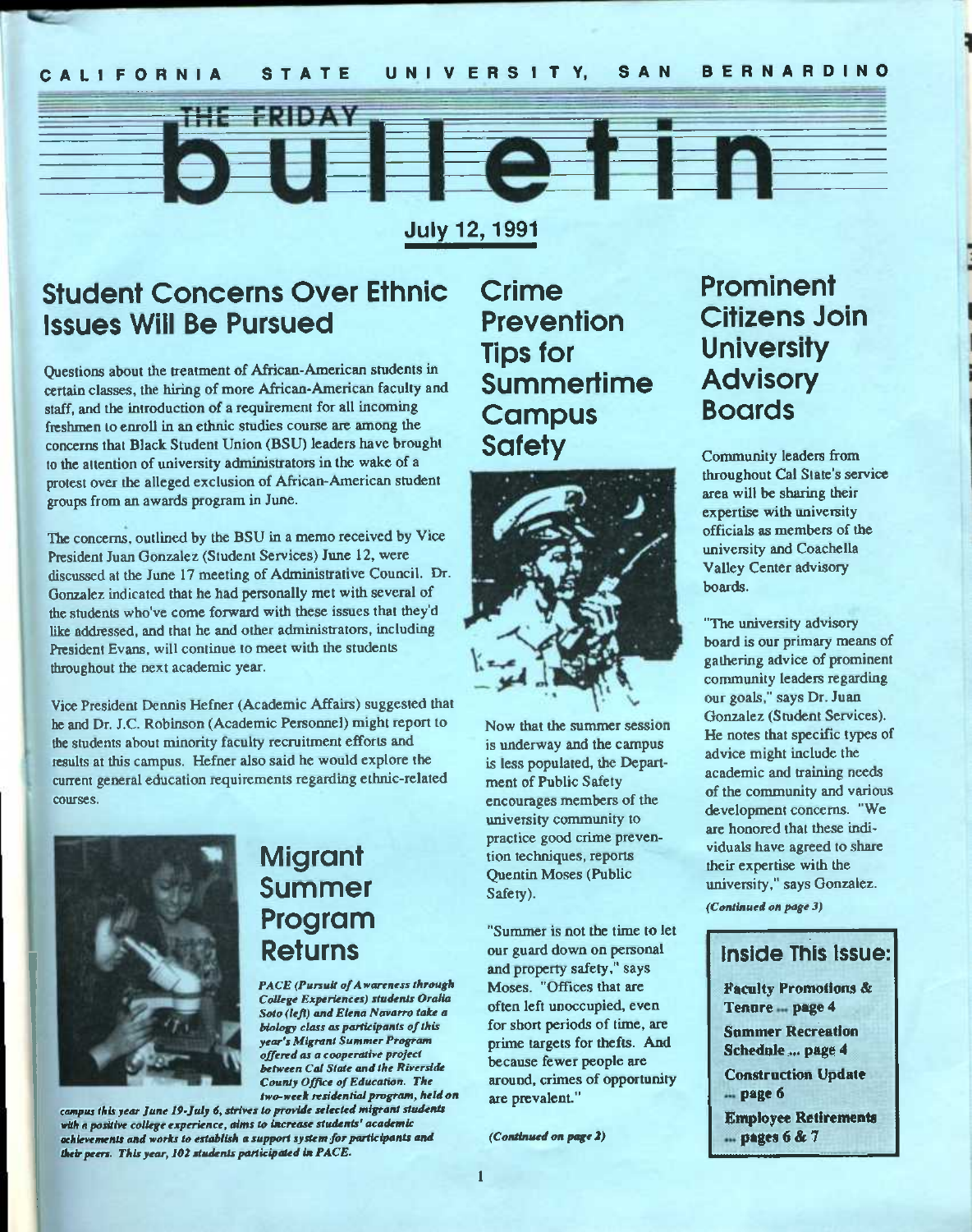### *(Prevention... continued from page 1)*

Moses, who maintains crime statistics for our campus, notes that the majority of campus crimes are crimes of opportunity. These include theft of private property, such as bicycles, backpacks and books, and vehicular break-ins and thefts. According to Moses, while crimes of this nature may have a correlation to our campus' growth, they also reflect a statewide trend.

In an attempt to curb campus crime, the Department of Public Safety has implemented a number of prevention programs. A campus escort service is available to all students, faculty and staff. Likewise, members of the campus community may participate in Operation ID. This involves marking personal property with an identifying code such as your driver's license number. An engraver may be checked out from either the Public Safety or Housing offices.

Moses says that awareness is a key factor in crime prevention and he compliments members of the campus community for taking an active role in reporting suspicious activities. "Since I've been keeping the 'stats,' I've noticed an increase (in reports). People are now reporting things like stolen book bags, 'peeping-tom crimes' and auto theft and burglary."

Just recently, the Department of Public Safety distributed a new brochure on "Harassing Telephone Calls" to all campus offices complete with prevention tips on annoying or obscene phone calls. Moses stresses that reporting these incidents will assist campus police officers with their investigations. Another brochure on campus crime is forthcoming from Public Safety.

Moses says that increased visibility of campus police officers plays an important role in crime prevention. This fall, a new bicycle patrol program will be implemented based on a successful model now operating at San Bernardino Valley College.

Members of the campus community can assist the public safety staff with crime prevention by practicing these tips:

#### **PROTECT PERSONAL PROPERTY**

1. Watch your personal property and be observant of those around you, especially when making short trips to the copy or soft-drink machines.

2. Don't leave valuables in plain sight. Lock purses in a desk drawer or file cabinet.

3. Always lock your vehicle and park in a well-lit area. Don't leave valuables inside your vehicle. Ifyoumust, do not leave them in a visible place.

4. Note that the university assumes no responsibility for loss of or damage to personal property.

#### **AVOID WALKING ALONE AT NIGHT**

1. If you have a night class, make arrangements to walk back and forth with several classmates or fellow residents who may have classes in nearby buildings.

2. If it is absolutely necessary that you travel alone at night, stay on well-lit and well-traveled pathways.

3. Use the campus escort service to assist you during the evening hours. Escorts are available by dialing Ext. 5165 from any campus phone.

4. Be aware of campus emergency phones located at over 30 sites. These are housed in red or gray boxes and have a blue light above them. They provide a direct link to campus police should you need help or wish to report a crime. Simply open the phone box and lift the receiver.

#### **REPORT CRIME IMMEDIATELY**

1. Should you become a victim, report the incident as soon as possible by calling the campus police at Ext. 5911 or by using one of the emergency telephones. If you observe the perpetrator, note the description of the person, the suspect's vehicle, the direction the individual headed and other details.

2. When reporting the incident, tell the police where you are and wait at that location until the officer arrives.

3. If you are the victim of a sexual assault or any offensive act and wish to speak with a female officer, don't hesitate to voice your request. Arrangements will be made for you to discuss the incident with a female officer. Incidents of this natme should be reported to protect you and other members of the campus community.

4. Report harassing telephone calls. These incidents are increasing and your report will assist Public Safety personnel in their investigation. Calls originating on campus can be traced.

Campus safety is a university-wide responsibility. Plan for a safe summer. Remain alert and practice crime prevention tips.

The California State University, San Bernar dino Friday Bulletin is published twice monthly. The next issue is scheduled for Friday, July 26. Items for publication : should be submitted in writing by noon, Friday, July 19, to: Terrie Jo Snyder, editor Public Affairs Office (AD-104), Ext. 5007 Vol. 25, No. 13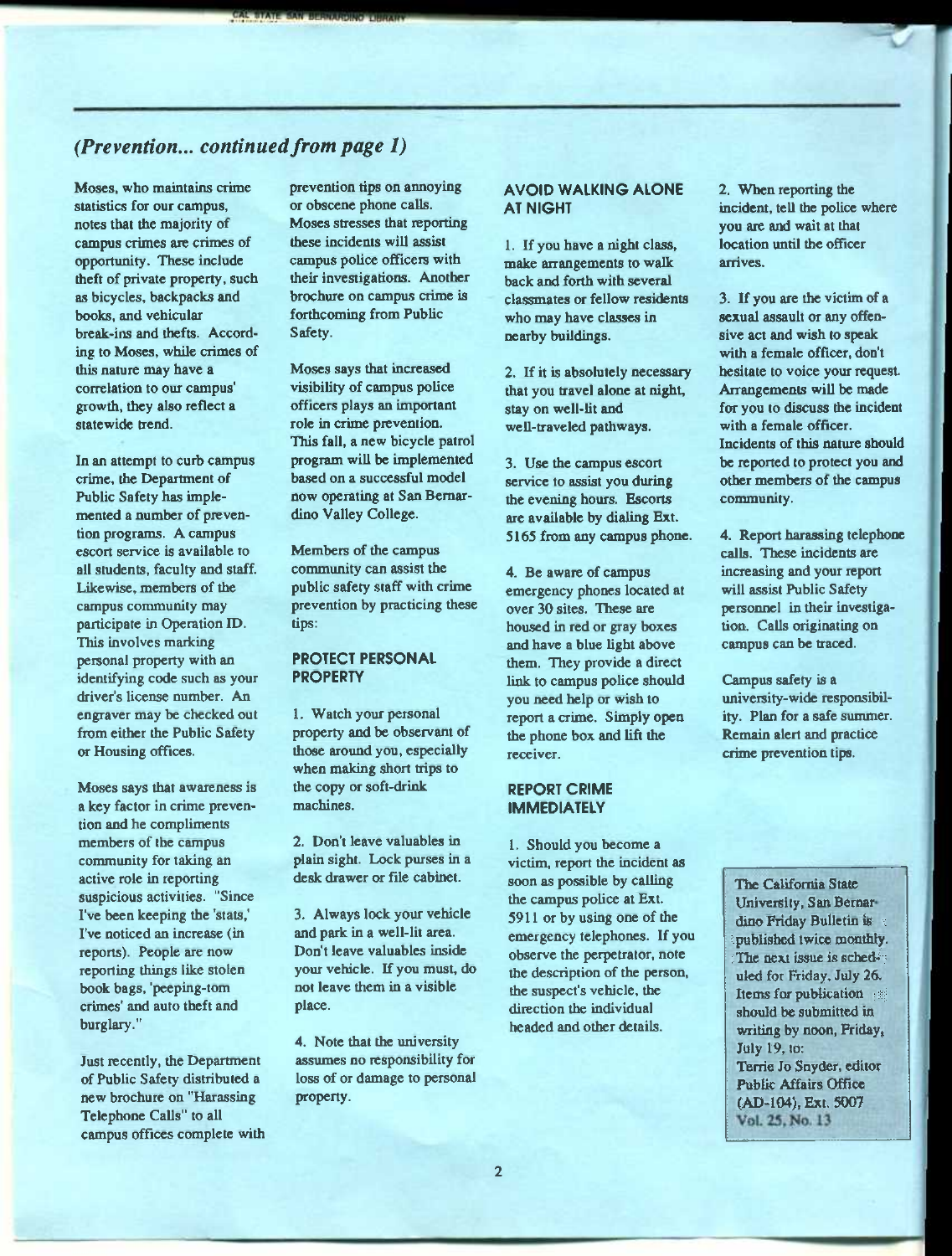## On a Personnel Note NEW TRADITIONS



Back by Popular Demand...

The staff response to our recent CPR/Pirst Aid training was so overwhelming that we will begin offering the workshop as a regular part of the Staff Training & Development Program. The next workshop will be held on Tuesday, August 6, from 8 a.m. to 4:30 p.m. in the Alder Room. Participants will receive training in Adult CPR, Basic First Aid and Choking First Aid. Successful participants will receive a one-year CPR certificate and a three-year First Aid certificate from the American Red Cross. If you are interested in attending this informative training session, contact Jolene Armstrong (Personnel) at Ext. 5138. The workshop will be filled on a first-come basis. Enrollment is limited to 12 participants, so remember to sign up early!

For Your information...

• Employees interested in having their position classification reviewed may submit their requests during the months of July and January. Request forms are available in the Personnel Office. SS-151.

• Limited funds will be available during the 91/92 fiscal year for Specialized Training. If you are interested in participating in an outside training activity, please submit your Out-Service Training Request Form early. Requests will be evaluated based on available funds, duration of the event, previous requests, current on-campus offerings and department support.

• Employees may request or be assigned an alternate work schedule if the schedule is better suited to meet the needs of the department, the university or the community. Utilizing flex-time schedules will result in utility savings, gasoline savings, a reduction in air pollution or a reduction in traffic congestion.

The Personnel staff wishes everyone a safe and fun summer.

## On the Move

Note that the Marketing Department has relocated to TO-57 ; fromAD-135. The department phone number, E**XL** 5749^ remains the same.

Also, the Scheduling Office has moved to PP-105. You may still reach this office by calling Ext. 5236



*Graduates of the Coachetta Vailey Center launched a new tradition as they celebrated the satellite campus'first Commencement ceremony on June 16 at the McCallum Theatre for the Performing Arts in Palm Desert.* 

#### *(Advisory Boards...continued from page I)*

"Their willingness to serve in an advisory capacity exemplifies their commitment to educational excellence."

New Advisory Board members for our campus include: Karen G. Craig, principal, San Bemardino High School; Donald N. Ecker, managing office partner, Ernst & Young; Joe E. Frazier, chief school administrator, Sherman Indian High School; Milton Johnson, president. Home Lumber Company, Inc.; James Mulkey, plant manager, Pfizer, Inc.; Gerald Newcombe, owner, Newcombe and Associates; Kenneth N. Patterson, partner, Eadie and Payne, Certified Public Accountants; Valerie Romero, selfemployed Upland resident; and Lawrence J. Winking, private attorney.

Several prominent citizens representing the desert communities have recently formed an inaugural group known as the Coachella Valley Center Advisory Board. "This group will be critical to the future development of the CVC, including academic directions, resource development and the longterm geographic location of the center," says Interim Dean Peter Wilson (CVC).

Members of this new board include: Paul Ames, president, Ames Real Estate, Inc.; Rolfe G. Amhym, executive vice president. Palm Springs Chamber of Commerce; Sormy Bono, mayor, City of Palm Springs; Steven W. Brummel, president, Verde-Mar Limited; Ralph E. Hitchcock, area manager. Southern California Edison; Marc S. Homme, attorney. Marc S. Homme, a Professional Law Corporation; Sabby Jonathan, CPA, Jonathan & Associates; F.T. Kieley, HI, partner, Curtis-Kieley, Inc.; Ernest Moreno, division manager, GTE Califomia; J.M. "Manny" Sanchez, owner, JMS Engineering; David E. Tschopp, president, FirstBank of Palm Desert; and Elizabeth G. Williams, chairman, Williams Development Corporation.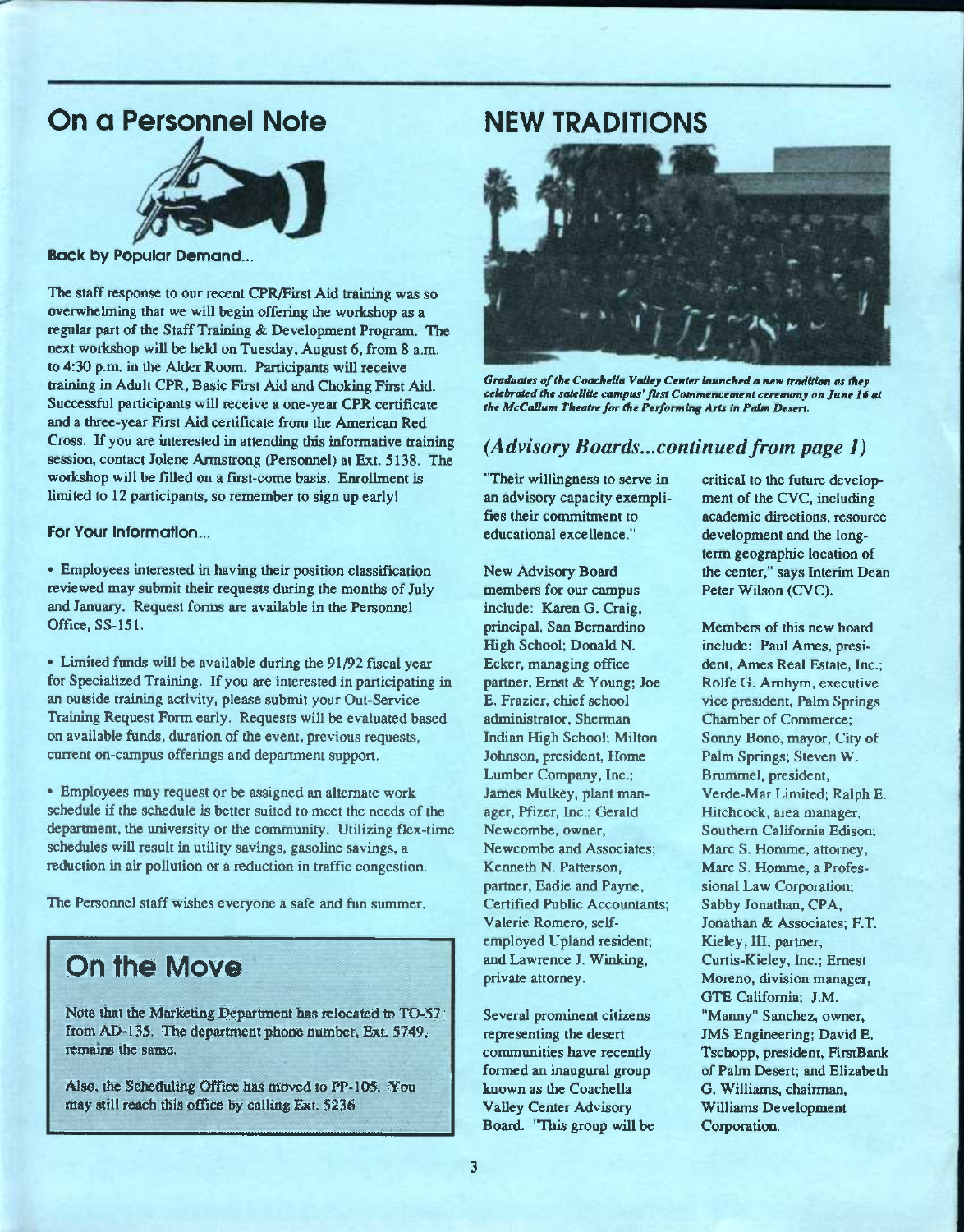## Faculty Receive Promotions & Tenure

Twenty-six faculty members will receive promotions effective Sept. 1,1991, reports Dr. J. Cordell Robinson (Academic Personnel). Tenure was granted to 13 individuals, including six of those who were promoted.

Promoted to professor are (with simultaneous award of tenure indicated by an asterisk):

#### School of Business and Public Administration

Dr. Gabriel Bassiry (Management)

- Dr. David Bellis (Public Administration)
- Dr. Clark Molstad (Management)

#### School of Education

Dr. Renate Caine (Secondary/Vocational) Dr. Phyllis Feralund (Secondary/Vocational) Dr. Ronald Pendleton (Secondary/Vocational)

#### School of Humanities

Dr. Jennifer Randisi (English)

#### School of Natural Sciences

Dr. Kim Hughes (Mathematics) Dr. Cynthia Paxton (Health Science) Dr. Dan Rinne (Mathematics) Dr. Thomas Timmreck\* (Health Science) Dr. Paul Vicknair (Mathematics)

#### School of Social and Behavioral Sciences

Dr. Ellen Gruenbaum (Anthropology) Dr. James Mulvihill (Geography)

#### Library

Promoted to librarian is Buckley Barrett (Technical Services).

The men and women advanced to associate professor rank are (tenure indicated by \*):

#### School of Business and Public Administration

Dr. Frederick Hebein (Marketing)

#### School of Education

Dr. Katharine Busch\* (Advanced Studies) Dr. Susan Cooper-Shoup (Secondary/Vocational) Dr. Joanne Eichinger (Advanced Studies) Dr. Kenneth Johns\* (Elementary/Bilingual)

#### School of Humanities

Juan Delgado (English) Dr. Susan Finsen\* (Philosophy) Dr. Sandra Kamusikiri\* (English)

#### **School of Natural Sciences**

Dr. David Null (Health Science) Dr. Terry Rizzo\* (Physical Education) School of Social and Behavioral Sciences Dr. Peter Robertshaw (Anthropology)

Additional faculty members receiving tenure are:

School of Business and Public Administration Dr. Elisabeth Ryland (Management) Dr. Hossein Shalchi (Accounting and Finance)

#### **School of Education**

Dr. Phylliss Adams (Elementary/Bilingual) Samuel Crowell (Elementary/Bilingual)

#### School of Humanities Dr. J. Milton Clark (English)

School of Natural Sciences Dr. Sandra Cross (Health Science)

#### Library

Beverly Ryan (Technical Services)

## Recreational Sports Summer Hours

A number of recreational facilities are open to members of the campus community this summer according to the following schedule:

#### Recreational Swimming

Mondays-Saturdays June 17-Aug. 31: 11 a.m.-1 p.m.; Campus Community only June 24-Aug. 31: 1-5 p.m.; Campus Community & Public (Note: Children under age 15 must be accompanied by an adult, except during public swim hours.)

#### Outdoor Courts

Tennis Courts 1-4 and Multi-Purpose Courts 5 & 6 are open dusk-dawn, seven days a week. Facilities are available except when needed for a university class or camp.

#### Informal Basketball & Weight Rooms

Mondays, June 17-Aug. 26: 6-9 p.m.; Campus Community Only. Facilities closed on July 22.

#### Informal Volleyball & Weight Rooms

Thursdays, June 20-Aug. 29: 6-9 p.m.; Campus Community Only. (Play outdoors July 18 & 25.)

When using these facilities, be sure to bring your Cal State ID card. Personal ID cards for authorized family members may be obtained at the Physical Education Office, PE-122. For more information on this schedule, call Ext. 5350 or Ext. 5235.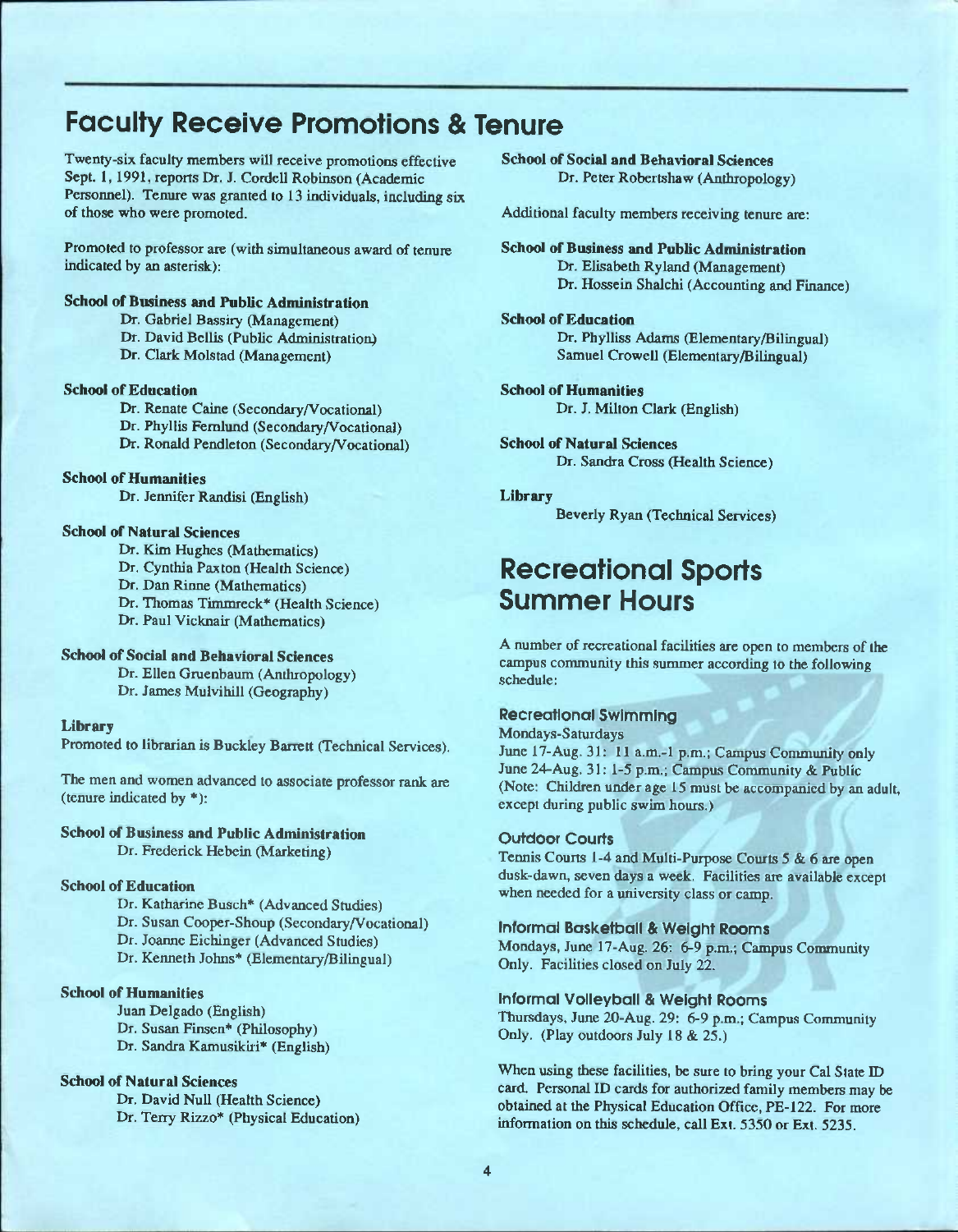## New Face on Campus



*Laura Sicklestee! (Duplicating Center) is one of the campus' newest employees.* 

A deep interest in conservation was not a requirement that Laura Sicklesteel (Duplicating Center) had to meet in landing her new position as supervisor, but it might help save paper and a little money during the current state budget pinch.

Appointed in mid-May, Sicklesteel works as the assistant to Jim Gooch, manager of the Duplicating Center. Sicklesteel's concem for the environment has

motivated her to save paper, glass and aluminum, as well as use cloth rather than plastic throw-away diapers, and make her own baby food.

Sicklesteel, who began in the print business as a bindery assistant, worked at Color West Graphics in Santa Ana for eight years and took a year's maternity leave before coming to Cal State. She spent the last three years at Color West in middle management.

At the university, she will oversee all camera and pre-press work. The biggest adjustment in working for a state institution, says Sicklesteel, is that "you have to plan ahead" much more than you do in private industry.

Sicklesteel is married, has two small children and enjoys spending time with her family, gardening and baking.

## Building Evacuation Procedures Under **Development**

If a disaster struck the campus, how would you know when to leave your office or classroom and where to safely go until the crisis subsided?

The question of mobilizing campus personnel during a crisis has been discussed often by members of the Emergency Operations Center (EOC) team, which meets monthly in the Health Center. Currently, a plan is under development to establish, for each building on campus, floor wardens who would be responsible for coordinating evacuations, reports Tony Ichsan (Environmental Health & Safety), a member of the EOC team. Approximately 50 people are being identified campuswide to serve as floor wardens, coordinators and alternates, he notes.

Beyond the written procedures, Ichsan says three pilot training sessions are being scheduled later this month and in early August for designated personnel in the Student Union, Health Center, Creative Arts, Faculty Office Building, Bookstore, Physical Sciences and Biology facilities. Emphasis on the evacuation of disabled persons will be covered in the training being given by Dr. Theron Pace (Services to Students With Disabilities) and Quentin Moses (Public Safety).

More information on the development of the evacuation plan will be reported as it becomes available. In the meantime, questions should be directed to EOC director Ed Harrison (Public Safety).

## Pilot Program Secures Permanent Dial Position for Campus Radio Station

A two-month test run of a stereo broadcast signal for the campus radio station, KSSB, was so favorably received during April and May that the station was granted administrative approval in June to continue broadcasting at 106.3 FM.

Initiated by Professor Rob McKenzie (Communication Studies), the faculty advisor to the student-run station, the trial period was requested in order to collect data on the general community response to the station, which has a maximum one-mile listener range with the new signal. Previously the station was audible on radio only to cable television households that subscribe to an optional stereo radio service.

More than 300 telephone calls were noted in a two-week period during the trial run and McKenzie reports that, "Almost every

call...involved a positive comment, most often in the form of a request for a song or band....One unanticipated audience," he notes, "was Cajon High School students."

Summarizing the benefits of the new stereo signal, McKenzie says, "The station is now providing a more practical training ground for aspiring broadcasters because they are receiving listener feedback for their on-air performances." Additionally, the station serves the need for campus information and entertainment, and KSSB helps unite the campus and present a positive image of the university to students and the community, he contends.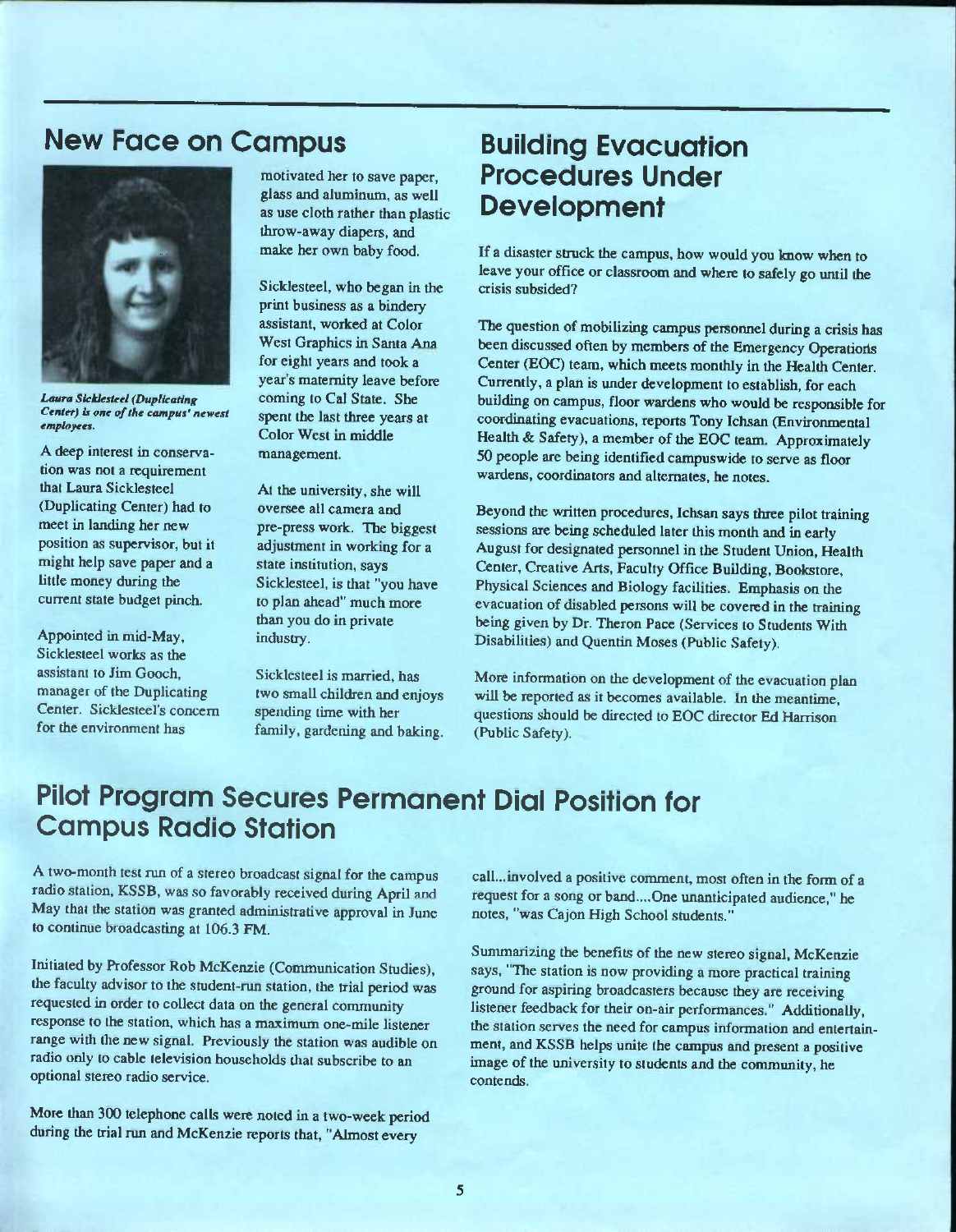## Popular Youth Group Brings Gospel Music to Campus

The Cal Poly, Pomona Youth Gospel Choir will appear on stage Wednesday, July 17, in the Lower Commons Plaza. The free, 7 p.m. concert is the second of six scheduled for this year's Summer Entertainment Series.

With some 40 singers and musicians gathered from area high schools, the choir has performed throughout the southland since its start in 1984. The Cal Poly, Pomona Youth Gospel Choir was created to demystify college life, encourage high school youngsters to go on to college and to promote academic achievement. That message has influenced better than 80 percent of the choir members, many being the first in their families to attend college.

Hot dogs and soft drinks will be sold during the performance, although alcoholic beverages will not be permitted on the concert grounds.

The Cal State Summer Entertainment Series is being sponsored by Cal State's Associated Students Inc., the Student Union, the Office of Extended Education and the Upward Bound Program. Other sponsors include the California Arts Council, the National Endowment for the Arts and NEC Business Communications Systems. For more information, call the Office of Student Life at Ext. 5234.

## Staff Member Retires

Looking back on her 25 years of working in the President's Office, Mary Dye says her biggest joy and biggest challenge has been the great variety of people she has interacted with. Dye, who has worked as a secretary, administrative secretary and more recently, a presidential aid, completed her last day of service on July 10.

"I'm ready, eager and willing to retire," says Dye, "but I'll make a special effort to keep in touch with my campus friends and coworkers." Dye says the high points of her career have been the people she has worked with. "We really have a high quality staff here."

Retirement plans include "lots more birding" notes Dye, who explains that she's a "birder," formerly known as a "birdwatcher." Local and regional field trips in connection with her hobby of identifying and gathering data on a variety of species will only occupy part of her time. She plans to help her husband, Howard, with his commercial property management business, continue volunteer work at the county museum, explore more volunteer activities and perhaps travel to Mexico.

"I'll be busy," says Dye. "I still have enough vigor to enjoy myself. I look at retirement as an expanded activity. I think I'll thrive on it."

## Construction Update

It's almost official. University Hall, the proposed name for the Oassroom/Student Services/Faculty Office Building, may be approved by the CSU Board of Trustees at its July meeting. According to Vice President David DeMauro (Administration & Finance) all structural construction is complete and finishing work, such as floor coverings, painting and installation of electrical and plumbing systems, is now in progress. Tentative plans call for occupancy of second floor classrooms in September with a final completion slated for December.

In other construction news, work on the Foundation Building, which broke ground in April, is running about two to three weeks behind schedule due to a delay by the contractor in obtaining construction bonds. Currently, the structure is under construction for this tilt-up building. Soon, the walls will be poured on the ground and hoisted onto the frame with the aid of a crane. Occupancy is anticipated for the last week of September.

At the Coachella Valley Center (CVC), three new modular buildings will double the square footage of the satellite campus by the fall quarter. DeMauro says that CVC students are looking forward to having a student lounge and additional restroom facilities.

Back on the main campus, bids on the Student Union addition project came in over budget, and a Value Engineering Analysis is now underway to explore ways to reduce the cost of the project. For example, alternative finishing materials, such as floor tiles, may help keep the project within budget. This analysis will be complete in about three weeks. At that time, bids will be reopened.

This month, a major renovation on the campus' electrical distribution system begins in support of the construction of the two new buildings. This campus-wide project includes the installation of underground electrical feeder cables and electrical distribution panels. DeMauro notes that members of the campus community will notice a lot of trenching and holes while this project is underway. "No, they're not from groundhogs," he muses.

Another project underway is a large addition to the Central Heating & Air Conditioning plant, necessary to provide heating and cooling capabilities to the new buildings. This renovation is anticipated to be fmalized by November, 1992.

In mid-August, bids will open for the new School of Business Building. Construction on this \$24,494,000 project is slated to begin in mid-October. Occupancy is anticipated in October, 1993.

The major renovation and addition to the John Pfau Library is pending approval of the governor's new budget as are funds for working drawings on the new Health & Physical Education Building.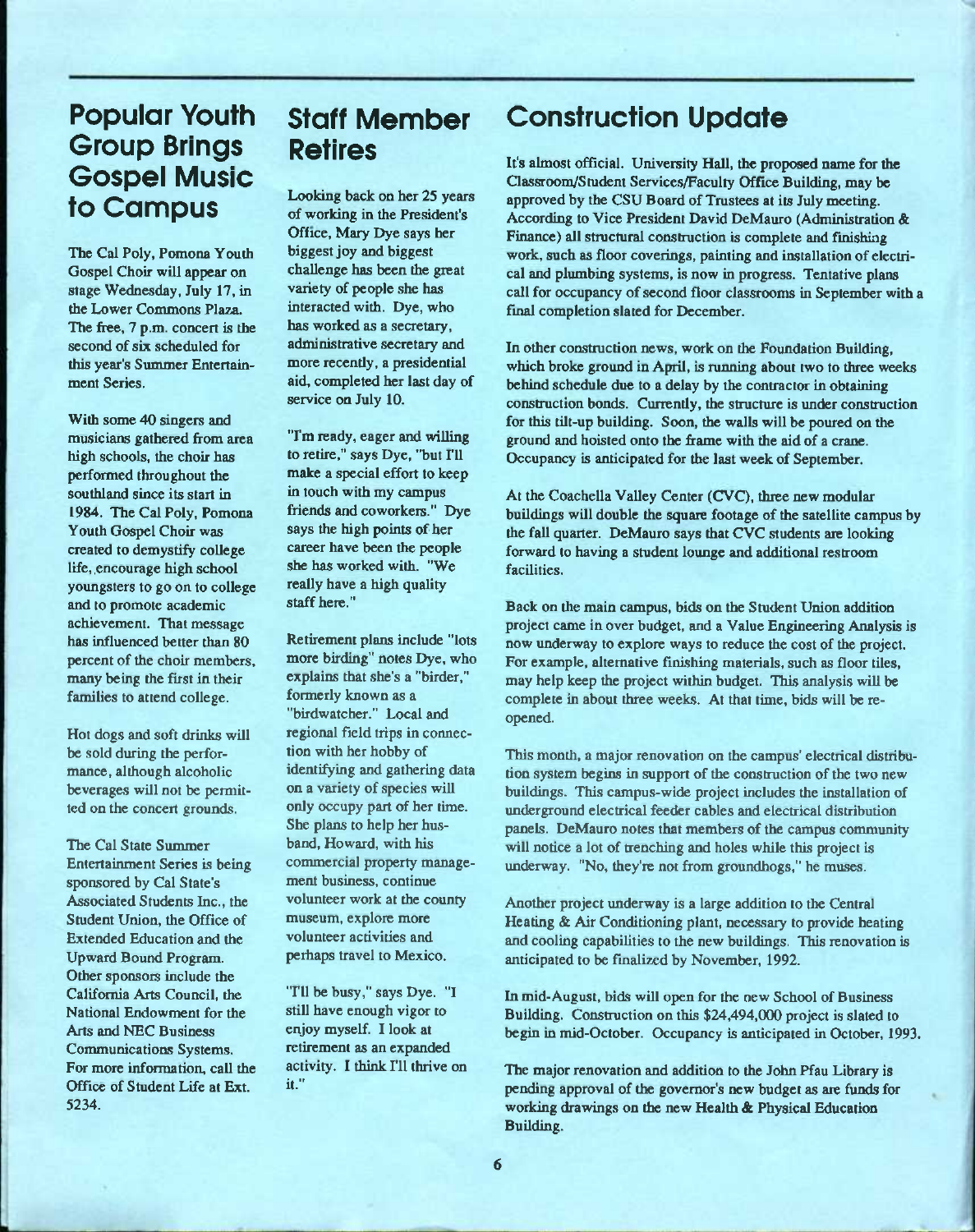## **French** Professor to Retire

After 15 years as a faculty member, French professor, Dr. Vivien Bull (Foreign Languages, Liberal Studies), will retire as a full-time teacher at the university.

Bull, who earned her bachelor's degree from Cambridge University in England and her Ph.D. at the University of New Mexico, has served as sole coordinator of Cal State's liberal studies program for most of the last 11 years. It was under her direction that the first classes were offered at the Coachella Valley Center, today the university's largest off-campus program. This fall Bull will teach two courses, as well as one this winter, and is not yet sure whether she will teach in the spring.

A mother of six. Bull plans to spend time with family members who live in New Mexico. She also will visit England, her homeland, and perhaps write detective stories, a genre for which she has a predilection.

## Summer Concerts Continue



*Blutgrass and country music fans can enjoy the down-home, foot-stomping sounds of champion fiddler Laurie Lewis (above) and her Grant Street band at 7 p.m. Wednesday, July 24, on the Lower Commons Plaza, as the Summer Entertainment Series continues. Original lyrics and a tight backup band combine to entertain audiences of all ages. In 1990, Lewis' solo album, "Love Chooses You," won the "Best Country Album" award from the National Association of Independent Record Distributors.* 

## **HONORS**

Carol Galvan (Extended Education) received an award from the San Bernardino County Superintendent of Schools Office and the Riverside County Office of Education during the Fourth Annual Inland Empire Bilingual Recognition Program on June 14. Oalvan was recognized for her work

on the Language Development Across the Curriculum (LDAC) Program facilitated by the Office of Extended Education. The Inland Empire Bilingual Program promotes the quality of education for Limited English Proficient students.

#### The Office of Extended

Education was honored by the Los Angeles Federal Executive Board (FEB) at its annual conference on June 13 in Indian Wells, CA. The FEB's College Federal Council for Southern California presented the Office of Extended Education with the College/Federal Agency

## **COMMUNITY SERVICE**

Dr. Rodney Simard (English) is serving as a member of the Upland Public Library's Advisory Board. He is developing a book discussion program on the Indian Wars as part of a project titled "Noble Causes, Bitter Tears."

## HEALTH **CENTER CLOSURE**

Please be advised that the Student Health Center is closed during the month of August. The center reopens on Tuesday, Sept. 3.

Cooperative Program Award, recognizing the Mortgage Banking Certificate Program as a cooperative venture between colleges and federal agencies. Susan Summers (Extended Education) accepted this award on behalf of Cal State and the Advisory Board of Mortgage Bankers.